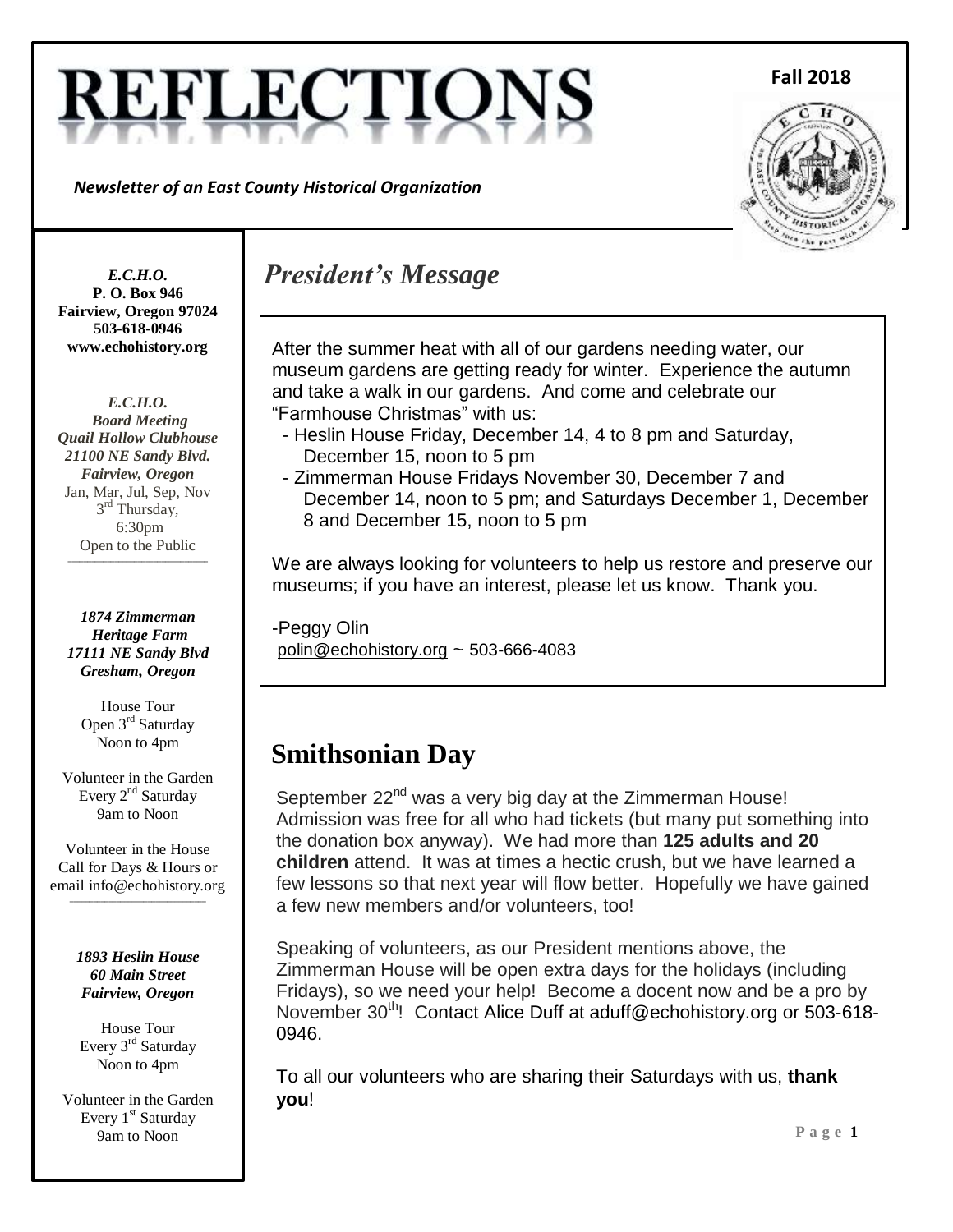

# **We Dig History Update**

By Laura Smith

Greetings! Let's recap some of the items found metal-detecting this summer that are now displayed at the Zimmerman House: Suspender clips, square nails, bullet shells, horse tack, and farm and dairy tools or equipment parts. We found the Colt 45 Long Bullet shells in the basement dirt; they are dated from 1870-1911. Many square nails were found. Square nails with the rectangular shank are usually dated from 1800-1880, but one was found with a true square shank, likely made before 1800!

**.** Hopefully the fall rains will make it easier to detect and dig, and more promising areas will be clear soon.

[Please note that only authorized individuals are allowed to metal-detect at the Zimmerman House.]

#### **Why I Became an ECHO Volunteer**

By Alice Duff

I became involved in ECHO many years ago, when it was still Fairview-Rockwood-Wilkes Historical Society. This was before many of the repairs/upgrades to the Zimmerman House had been made, and cataloging of artifacts had just begun. I attended board meetings and was a docent on tour day; I also helped out during Dairy Days (which I hope can be brought back sometime – it was a lot of fun). I strongly believe in historic preservation, and the Zimmerman House is an uncommon "time-capsule" historic resource for Gresham. After a hiatus of numerous years (during which I served on the City of Gresham's Historic Resources Advisory Committee), I have become involved again. Because ECHO's volunteer pool is so small, I felt sure I could help out in some ways, and I was right! I have become both Volunteer Coordinator for the Zim House and Newsletter Coordinator. Glad to be back!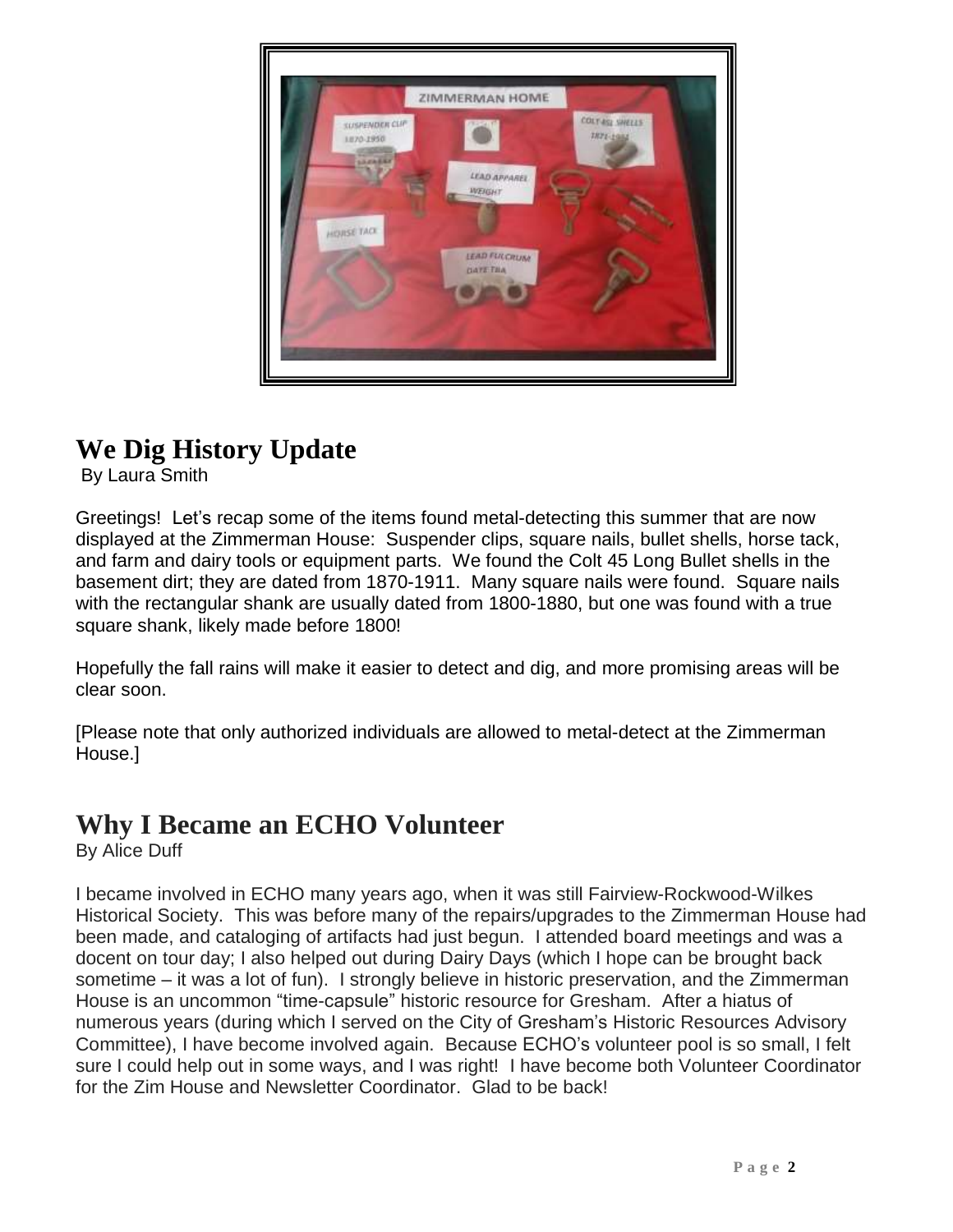#### **A Blast from the Past**



2008 Christmas Party



# **At-Risk Media Project Update**

John Bootes, a newer volunteer, took the lead on this project to transfer audio cassettes and VHS tapes at the Heslin House to digital format. With the exception of one 8mm video, all are finished! At the next Board meeting, it will be decided how best to share these treasures.